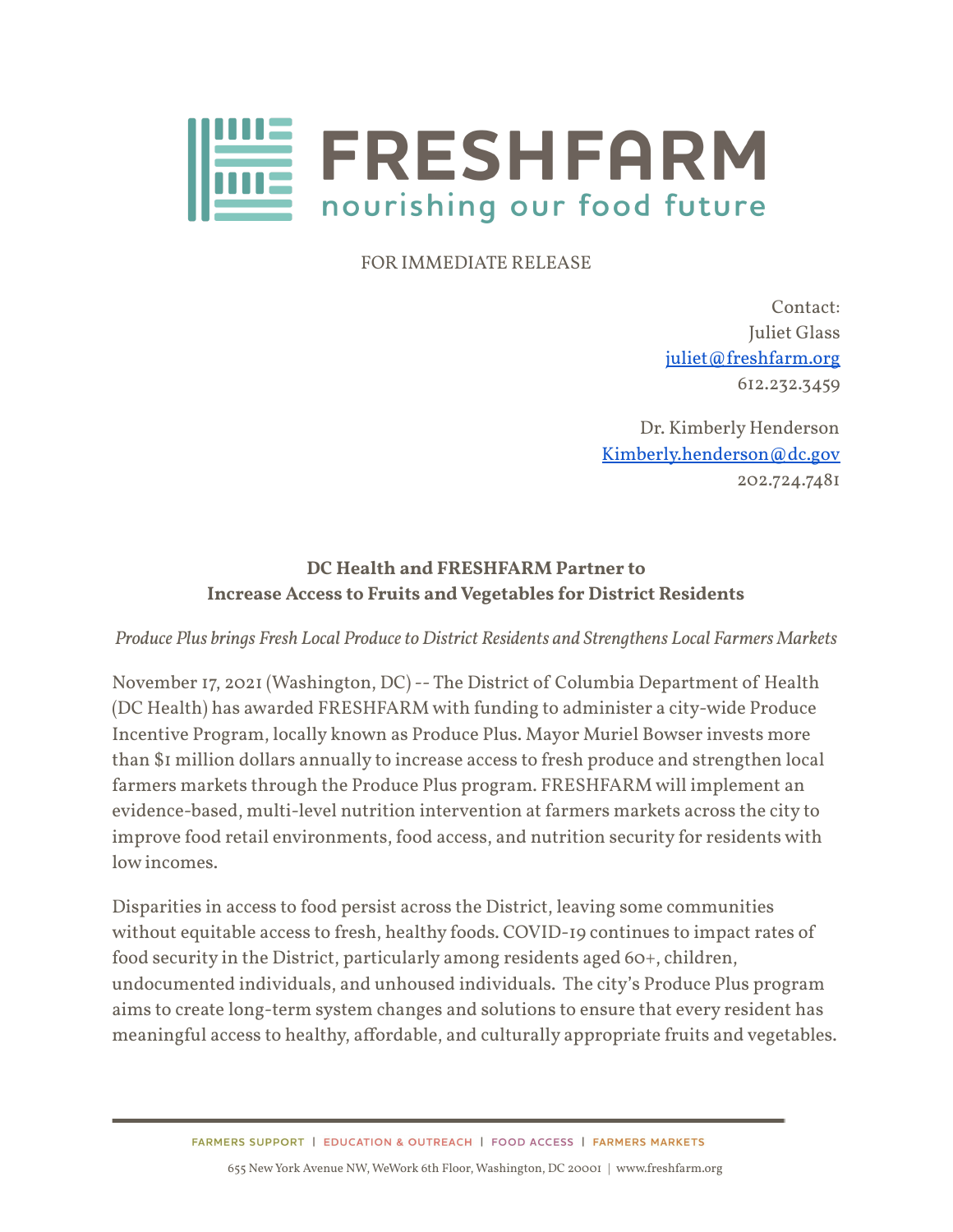"Ensuring access to healthy, affordable food is crucial as the District continues to recover and rebuild after the public health emergency," explains Anjali Talwalkar MD, MPH, Interim Senior Deputy Director for the Community Health Administration at DC Health. "DC Health looks forward to partnering with FRESHFARM to continue expanding the reach of the Produce Plus program to residents across the city and to help strengthen our local food economy."

As the new administrators of Produce Plus, FRESHFARM will work to increase redemption of incentives, offer home delivery, and connect District residents with additional federal and local food access programs across the city.

"DC Health's Produce Plus program is one of the most progressive and generous programs of its kind in the entire country," notes FRESHFARM Incentive Programs Director Nick Stavely. "FRESHFARM sees this as an opportunity to take this significant investment by the government of the District of Columbia and expand upon it byworking with private and public funders to improve food access and strengthen our regional food system."

FRESHFARM will apply its decades of expertise in making local food accessible across the region to support DC Health in scaling up the Produce Incentive Program. FRESHFARM has long been committed to increasing food security and decreasing rates of diet-related illnesses in communities across the city. In 2008, FRESHFARM's H Street NE market was the first in the District to accept Supplemental Nutrition Assistance Program benefits (otherwise known as SNAP) as well as offer SNAP matching, which provides double the amount of the SNAP benefits used by a customer at the market.

"We are extremely excited to partner with DC Health in the design and implementation of this program to provide agency and choice to DC residents and improve their health outcomes," adds Hugo Mogollon, Executive Director of FRESHFARM. "Farmers markets and mobile markets in the District have been the implementing arm of this program since its inception, and we look forward to continuing offering that collective support to the city."

# # #

## **About FRESHFARM**

FRESHFARM is a nonprofit based in Washington, DC that finds innovative ways to solve critical problems across our regional food system to build a more equitable, resilient, and